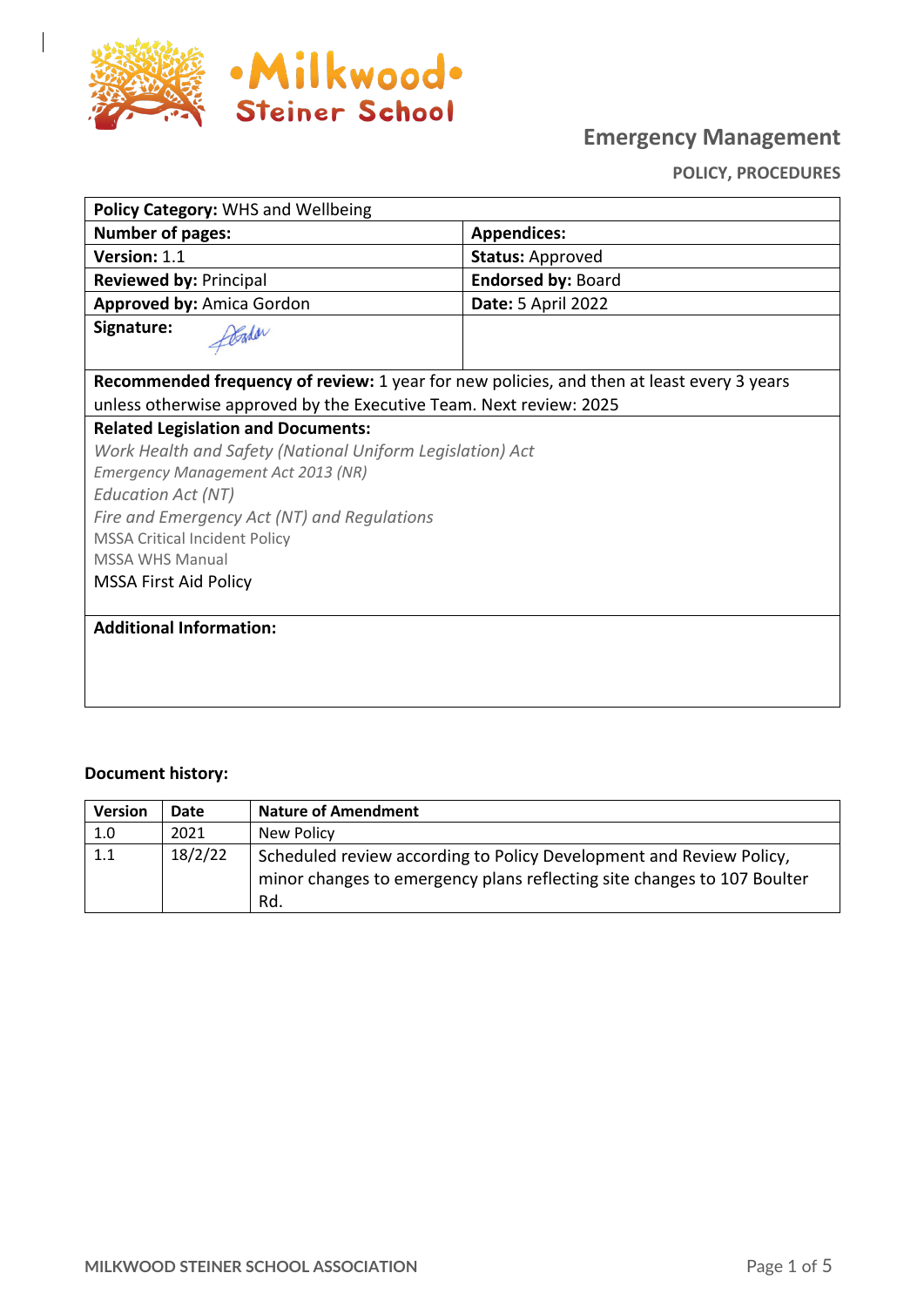### **Emergency Management**

### **DEFINITIONS AND ABBREVIATIONS**

#### **MSSA:** Milkwood Steiner School Association

**Contingency planning** is defined as procedures that minimise disruption to normal school operations when supply of services such as air-conditioning, power or water is interrupted and the possible downtime cannot be forecast with accuracy.

**Emergency** encompasses a range of events which could otherwise be described as incidents, accidents, catastrophes, disasters or crises. An emergency embraces the range of terms frequently used to describe an event, actual or imminent, which endangers or threatens to endanger life, property or the environment, and which requires a significant and coordinated response.

In the context of schools in the NT, an emergency includes, but is not restricted to:

- bomb threat
- collapse/major damage to building or equipment
- disappearance or removal of student or staff
- fatality/serious injury/serious assault/sexual assault of student or staff
- fire in school building or grounds/arson or bushfire
- flood/wind storm or other natural event (e.g. cyclone, earthquake)
- fumes/spill/leak/contamination by hazardous material
- outbreak of disease/pandemic
- siege/hostage/firearms
- civil or political events (e.g. acts of terrorism, large scale riots)
- air-conditioning or air quality failure.

**Emergency Procedures** detail assigned responsibilities and procedures required in the event of an emergency or critical incident.

**Emergency preparedness** includes the planning and preparation of processes to be undertaken to prevent or manage an emergency or critical incident. These procedures assist schools to organise themselves in order to continue functioning during an emergency or critical incident.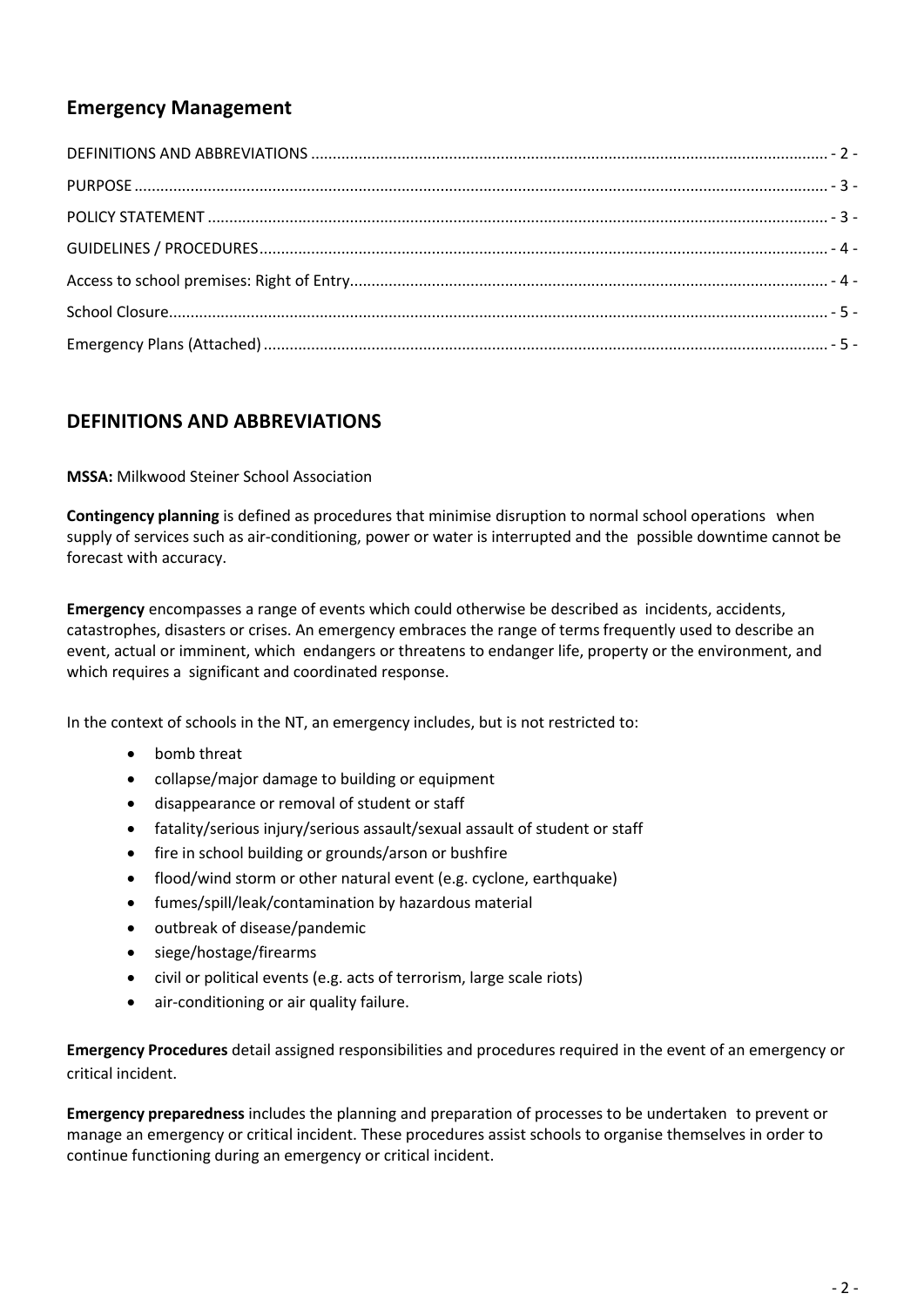### **PURPOSE**

Milkwood Steiner School has a responsibility for emergency management planning. The Emergency Management Policy outlines the school's response to an emergency situation or critical incident, and considers each of the four elements of emergency management.

- **1. Prevention**
- **2. Preparedness**
- **3. Response**
- **4. Recovery**

#### **POLICY STATEMENT**

**The Principal** is responsible for:

- **Prevention** of emergencies, through the regular review and evaluation of the school's WHS Manual with the WHS Officer
- **Preparedness** for emergencies, through
	- $\circ$  regular review and practicing of emergency procedures, critical incident plans and WHS policies
	- $\circ$  ensuring that staff and students have access to and understand the Emergency Management Plans, and are trained appropriately in preparation for an emergency
- **Response:** 
	- o make decisions regarding the welfare of the school and relating to the management of an emergency or critical incident, which may include the closure of school facilities.
	- o provide leadership for the response and recovery that is relevant to the emergency or critical incident
	- $\circ$  Communication to parents through electronic letters or email will provide information on the disruption to the normal school program.
- Supporting **Recovery** according to the critical incident policy.

#### **The WHS Officer** is responsible for:

- **Prevention** of emergencies, through the regular review and evaluation of the school's WHS Manual
- Ensuring regular practice of emergency procedures, by staff and students as required

**The Board** is responsible for ensuring immediate and ongoing support for the Principal in an emergency, as required. On request from the Principal the Board may support with operational duties for a short period of time in an acute and unforeseen situation, until the immediate risk has diminished. At that time, the Board will work quickly with the Principal for the school to return to normal day-to-day operations.

The **Finance Manager** and **Enrolment and Administration Officer** are responsible for:

- prioritizing tasks as delegated by the Principal
- liaising with outside agencies such as Northern Territory Police, Fire and Emergency Services or Territory Families regarding communications, as required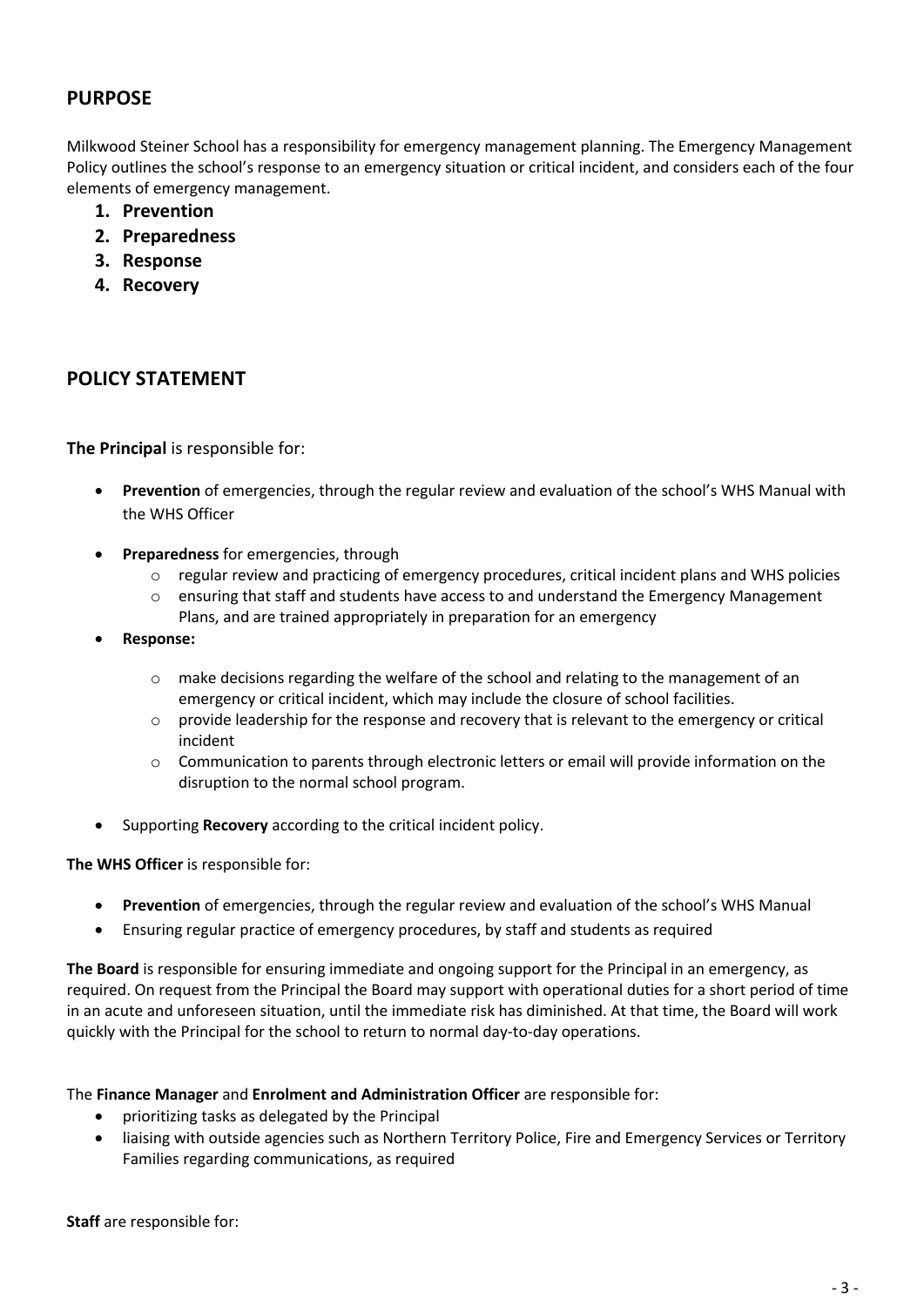- Ensuring that their own personal safety and the safety of others is paramount and not placing themselves in a situation likely to cause injury or harm.
- Ensuring that they are familiar with the school's Emergency Management Plan, including their responsibilities during an emergency or critical incident.
- In the event of an emergency or critical incident, follow all directions given by the Principal or officer nominated in the school's Emergency Management Plan
- Duty of care to children
- Remaining alert to signs of distress or trauma in colleagues who have been involved in critical incidents and seeking assistance, as required.

An **Emergency Management Committee** may be assembled at the discretion of the Principal, and include members of Staff and Board, or other members with required expertise.

The **Emergency Management Committee** will:

- Develop and review the emergency management practices to ensure an appropriate level of preparedness in order to effectively manage an emergency event
- Respond during events that require greater coordination than a single manager or principal e.g. cyclone

### **GUIDELINES / PROCEDURES**

In the event of an emergency schools must:

Call 000 immediately to report any incident threatening life or property. Emergency services on this number are:

- Police for crime or injury that may not be accidental or that may constitute assault
- Ambulance for injury and medical assistance
- Fire brigade for fires and incidents involving hazardous and dangerous materials (report all fires where the alarm has been activated, regardless of state or size, even if extinguished).

### **Access to school premises: Right of Entry**

Emergency situations may increase the presence of those not required or wanted on school grounds. This could include onlookers, media or other community members who do not have a reasonable purpose for being on school grounds. No one has automatic right of access to school property. Permission from the principal must be obtained before access is granted.

If required, principals can contact NT Police to assist with prohibiting/restricting access to school premises.

### **Media**

The Board has overall responsibility for media liaison in an emergency, including contact with journalists, and any contact with media outlets.